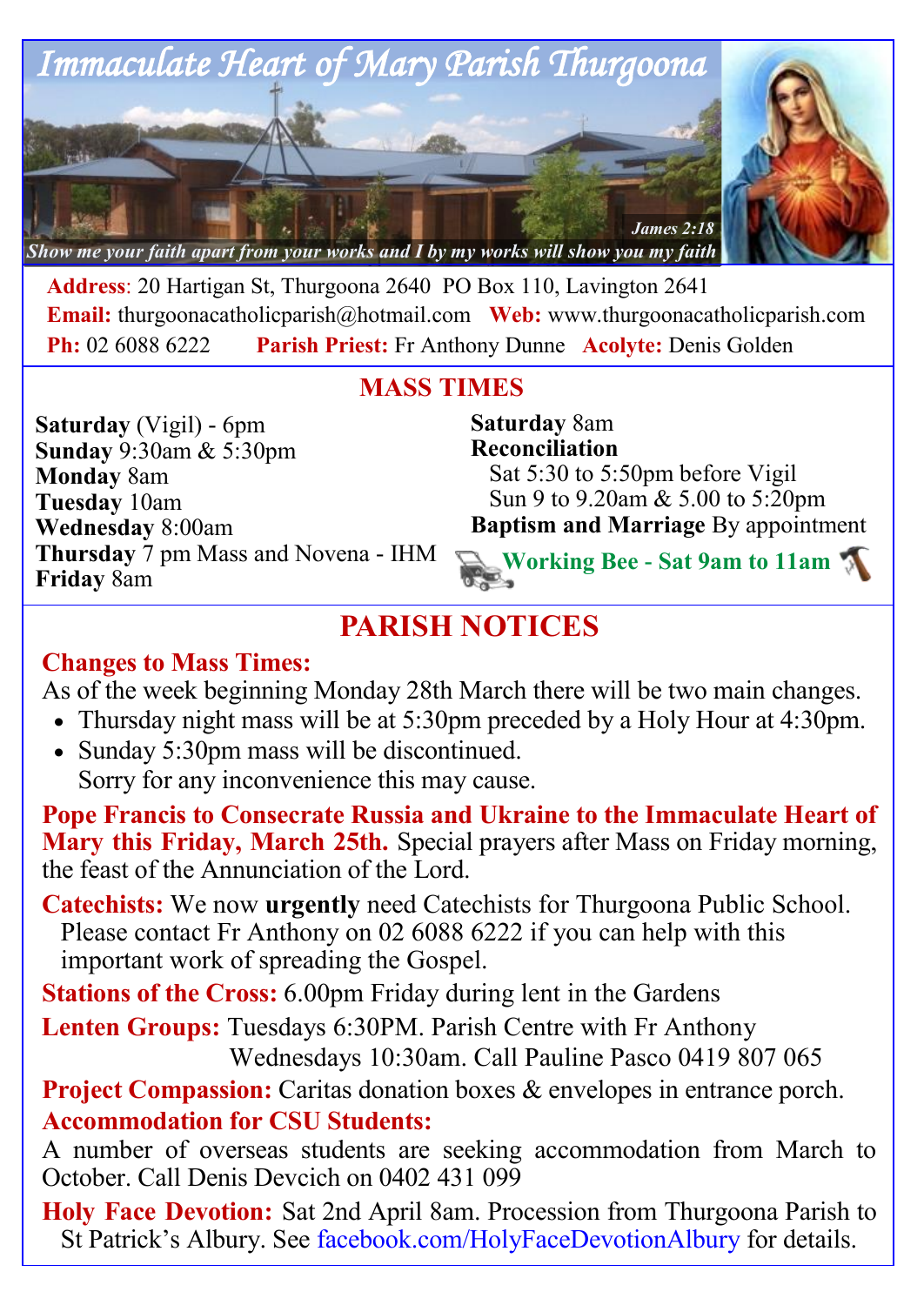### **2rd SUNDAY OF LENT - YEAR C 20/03/2022**

Moses was looking after the flock of Jethro, his father-in-law priest of Midian. He led his flock to the far side of the wilderness and came to Horeb, the mountain of God. There the angel of the Lord appeared to him in the shape of a flame of fire, coming from the middle of a bush. Moses looked; there was the bush blazing but it was not being burnt up. 'I must go and look at this strange sight,' Moses said, 'and see why the bush is not burnt.' Now the Lord saw him go forward to look, and God called to him from the middle of the bush. 'Moses, Moses!' he said. 'Here I am,' Moses answered. 'Come no nearer,' he said. 'Take off your shoes, for the place on which you stand is holy ground. I am the God of your fathers,' he said, 'the God of Abraham, the God of Isaac and the God of Jacob.' At this Moses covered his face, afraid to look at God.

And the Lord said, 'I have seen the miserable state of my people in Egypt. I have heard their appeal to be free of their slave-drivers. Yes, I am well aware of their sufferings. I mean to deliver them out of the hands of the Egyptians and bring them up out of that land to a land rich and broad, a land where milk and honey flow, the home of the Canaanites, the Hittites, the Amorites, the Perizzites, the Hivites and the Jebusites.'

Then Moses said to God, 'I am to go, then, to the sons of Israel and say to them, "The God of your fathers has sent me to you." But if they ask me what his name is, what am I to tell them?' And God said to Moses, 'I Am who I Am. This' he added 'is what you must say to the sons of Israel: "I Am has sent me to you."' And God also said to Moses, 'You are to say to the sons of Israel: "The Lord, the God of your fathers, the God of Abraham, the God of Isaac, and the God of Jacob, has sent me to you." This is my name for all time; by this name I shall be invoked for all generations to come.'

### **Responsorial Psalm Psalm 102(103):1-4,6-8,11**

*The Lord is kind and merciful.*

### **Second reading 1 Corinthians 10:1-6,10-12**

I want to remind you, brothers, how our fathers were all guided by a cloud above them and how they all passed through the sea. They were all baptised into Moses in this cloud and in this sea; all ate the same spiritual food and all drank the same spiritual drink, since they all drank from the spiritual rock that followed them as they went, and that rock was Christ. In spite of this, most of them failed to please God and their corpses littered the desert.

These things all happened as warnings for us, not to have the wicked lusts for forbidden things that they had. You must never complain: some of them did, and they were killed by the Destroyer. All this happened to them as a warning, and it was written down to be a lesson for us who are living at the end of the age. The man who thinks he is safe must be careful that he does not fall.

### **First reading Exodus 3:1-8,13-15**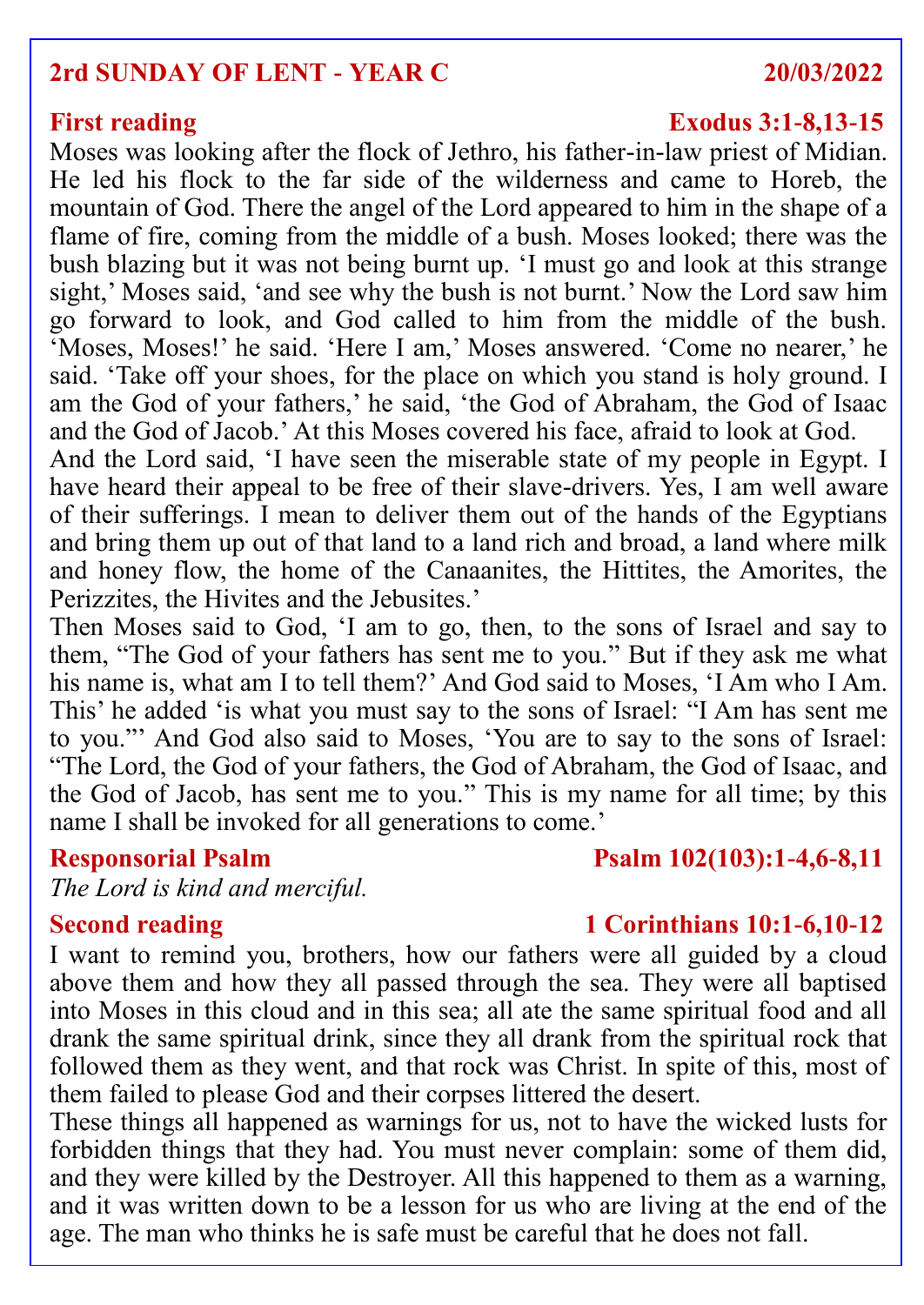# **Gospel Acclamation Matthew 4:17**

Glory to you, Word of God, Lord Jesus Christ! Repent, says the Lord; the kingdom of heaven is at hand. Glory to you, Word of God, Lord Jesus Christ!

# **Gospel Luke 13:1-9**

Some people arrived and told Jesus about the Galileans whose blood Pilate had mingled with that of their sacrifices. At this he said to them, 'Do you suppose these Galileans who suffered like that were greater sinners than any other Galileans? They were not, I tell you. No; but unless you repent you will all perish as they did. Or those eighteen on whom the tower at Siloam fell and killed them? Do you suppose that they were more guilty than all the other people living in Jerusalem? They were not, I tell you. No; but unless you repent you will all perish as they did.'

He told this parable: 'A man had a fig tree planted in his vineyard, and he came looking for fruit on it but found none. He said to the man who looked after the vineyard, "Look here, for three years now I have been coming to look for fruit on this fig tree and finding none. Cut it down: why should it be taking up the ground?" "Sir," the man replied "leave it one more year and give me time to dig round it and manure it: it may bear fruit next year; if not, then you can cut<br>it down."<br>*universalis com* it down."' *universalis.com*

# **Prayers of the Faithfull:**

**For our sick,** Katerie Byrnes, Jackson Davis, Mathew Dix, Shamus Clancy, Carmel Baker & Laurie Evans.

We pray to the Lord. **R.** Lord hear our prayer.

**For our recently departed** and those who's anniversaries occur at this time including Bob Mannering and Nicole Abikhair.

We pray to the Lord. **R.** Lord hear our prayer.

## **Communion Antiphon**

The sparrow finds a home, and the swallow a nest for her young: by your altars, O Lord of hosts, my King and my God. Blessed are they who dwell in your house, for ever singing your praise. *universalis.com*

# **PARISH NOTICES Cont.**

# **"Called to Life" Charity Dinner:**

26th March 6:30PM at La Mason Café to support Esencia Life Centre, . Tickets \$80 each. Book at trybooking.com/BXNMW

## **PayWave Donations:**

Machine in entrance, \$10 per tap. 10 second delay. 50/50 split between Presbytery and Parish collections. **Legion of Mary:** Mondays 9:30am, Tuesdays 8:45am